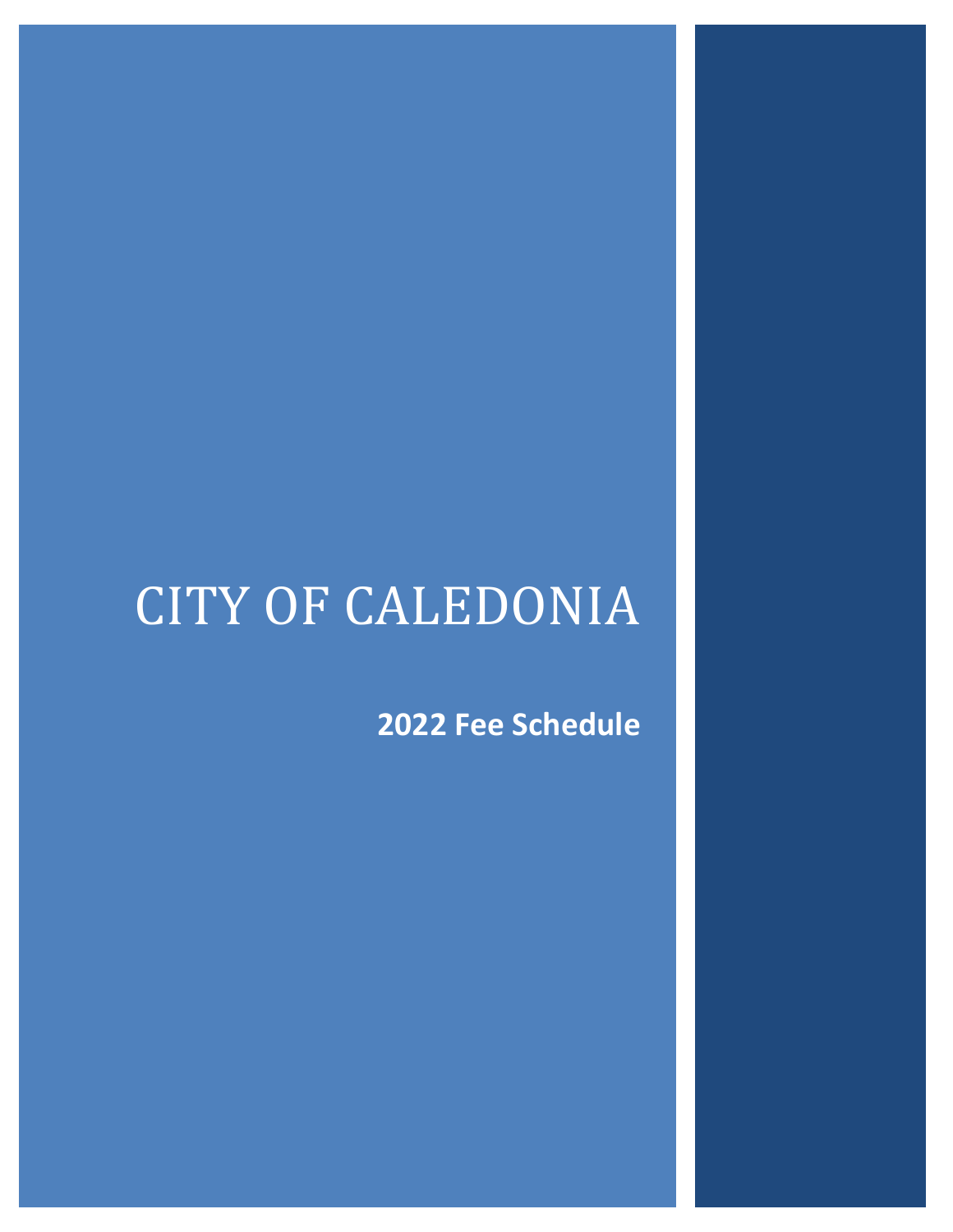# **Table of Contents**

| Liquor License                                 | Page 2          |
|------------------------------------------------|-----------------|
| Zoning                                         | Page 2, 3       |
| ● Application Fees                             |                 |
| • Permit Fees                                  |                 |
| • Recording Fees                               |                 |
| Utility                                        | Page 3, 4, 5, 6 |
| • Water/Utility                                |                 |
| •Sewer/Utility                                 |                 |
| <b>•Electric</b>                               |                 |
| Tree and Brush Drop-off Site                   | Page 6          |
| <b>Aquatic Center</b>                          | Page 7          |
| <b>Park and Recreation</b>                     | Page 7          |
| Auditorium                                     | Page 8          |
| <b>Shelters/Parks</b>                          | Page 8          |
| <b>ATV License</b>                             | Page 9          |
| <b>Animal License</b>                          | Page 9          |
| <b>Caledonia Ambulance Training Department</b> | Page 9, 10      |
| <b>Government Data Requests</b>                | Page 10         |
| <b>Miscellaneous</b>                           | Page 10         |

**Revised 6/6/2022**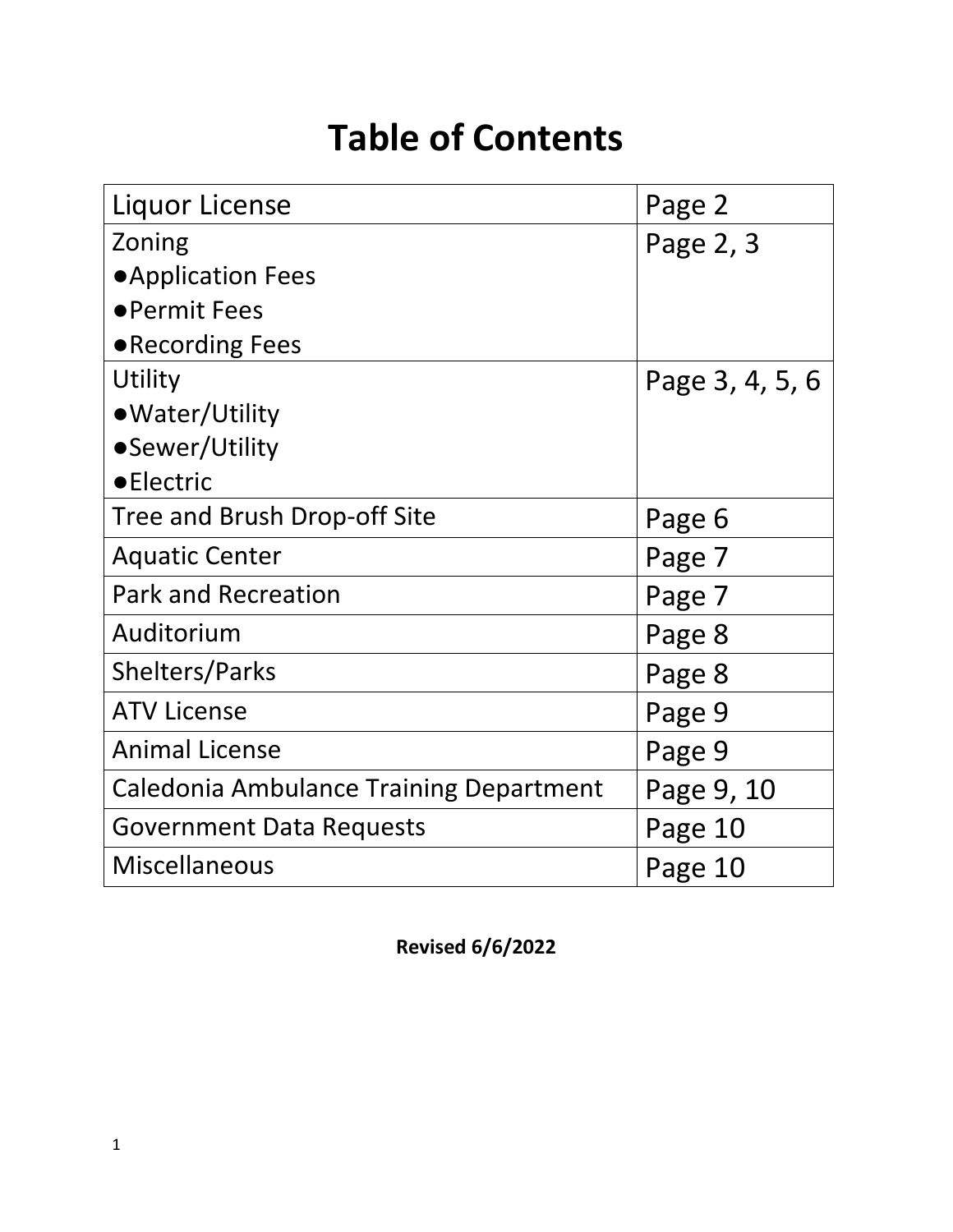# **Liquor License**

| On-sale intoxicating      | \$1,500.00 |
|---------------------------|------------|
| Sunday Liquor             | \$100.00   |
|                           |            |
| Club on-sale intoxicating | \$300.00   |
| Sunday Liquor             | \$100.00   |
|                           |            |
| On-sale wine license      | \$150.00   |

# **Zoning**

| Application Fee for the following: (non-refundable) | \$50.00  |
|-----------------------------------------------------|----------|
| New Commercial/Industrial/Organizational Building   | \$200.00 |
| <b>New Residential Building</b>                     | \$100.00 |
| New Addition to Existing Building                   | \$50.00  |
| <b>New Garage</b>                                   | \$50.00  |
| Relocating or Removing a Building                   | \$50.00  |
| Salvage Yard Permit                                 | \$250.00 |
| <b>Encroachment Agreement</b>                       | \$200.00 |
| <b>Conditional Use Permit</b>                       | \$100.00 |
| <b>Interim Use Permit</b>                           | \$100.00 |
| Variance                                            | \$100.00 |
| Re-Zone a Parcel                                    | \$100.00 |
| Subdivide a Parcel                                  | \$100.00 |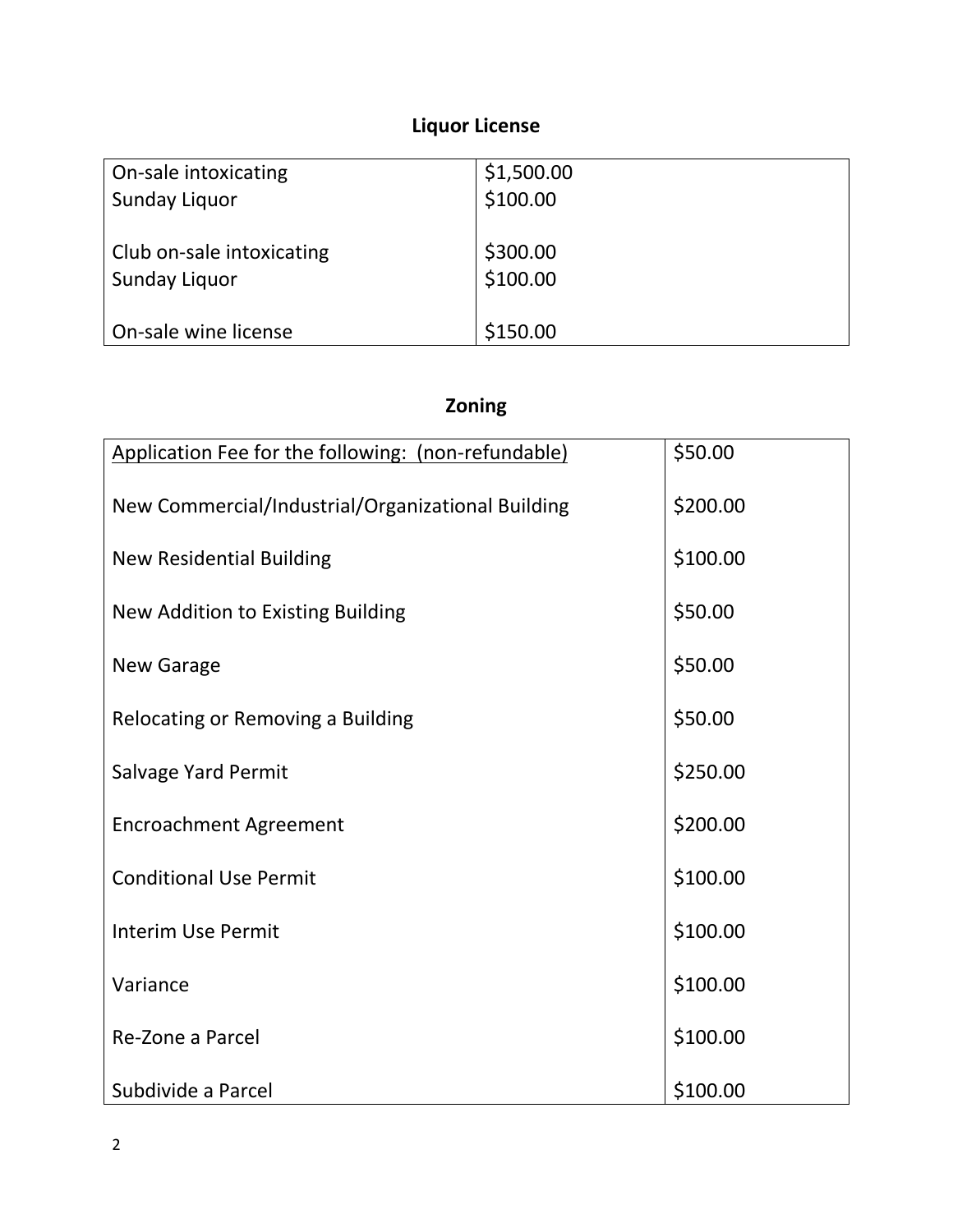| <b>Vacate Easement or Street</b>                                            | \$100.00                            |
|-----------------------------------------------------------------------------|-------------------------------------|
| Application Fee for the following: (non-refundable)                         | \$25.00                             |
| New Utility Shed (80.1 sq. ft. or bigger)                                   | \$25.00                             |
| New Deck, Patio, or Driveway (permit is not required if same<br>dimensions) | \$25.00                             |
| <b>New Fence</b>                                                            | \$25.00                             |
| Sign (250 sq. ft. sides combined or bigger)                                 | \$25.00                             |
| Work in the street (R.O.W. Permit)                                          | \$25.00                             |
| <b>Structure Alterations</b>                                                | \$25.00                             |
| <b>Newspaper Notice of Public Hearing</b>                                   | Cost plus 1/2 hour<br>labor         |
| Letter                                                                      | Number of letters<br>at \$1.00 each |
| <b>Recording Fee</b>                                                        | Cost plus 1/2 hour<br>labor         |

# **Utility**

| <b>Water Utility</b>                                             |          |
|------------------------------------------------------------------|----------|
| <b>Connection Charges</b>                                        |          |
| New Water Connection Fee                                         | \$100.00 |
| <b>Current Customer Water Connection or</b><br>Disconnection Fee | \$50.00  |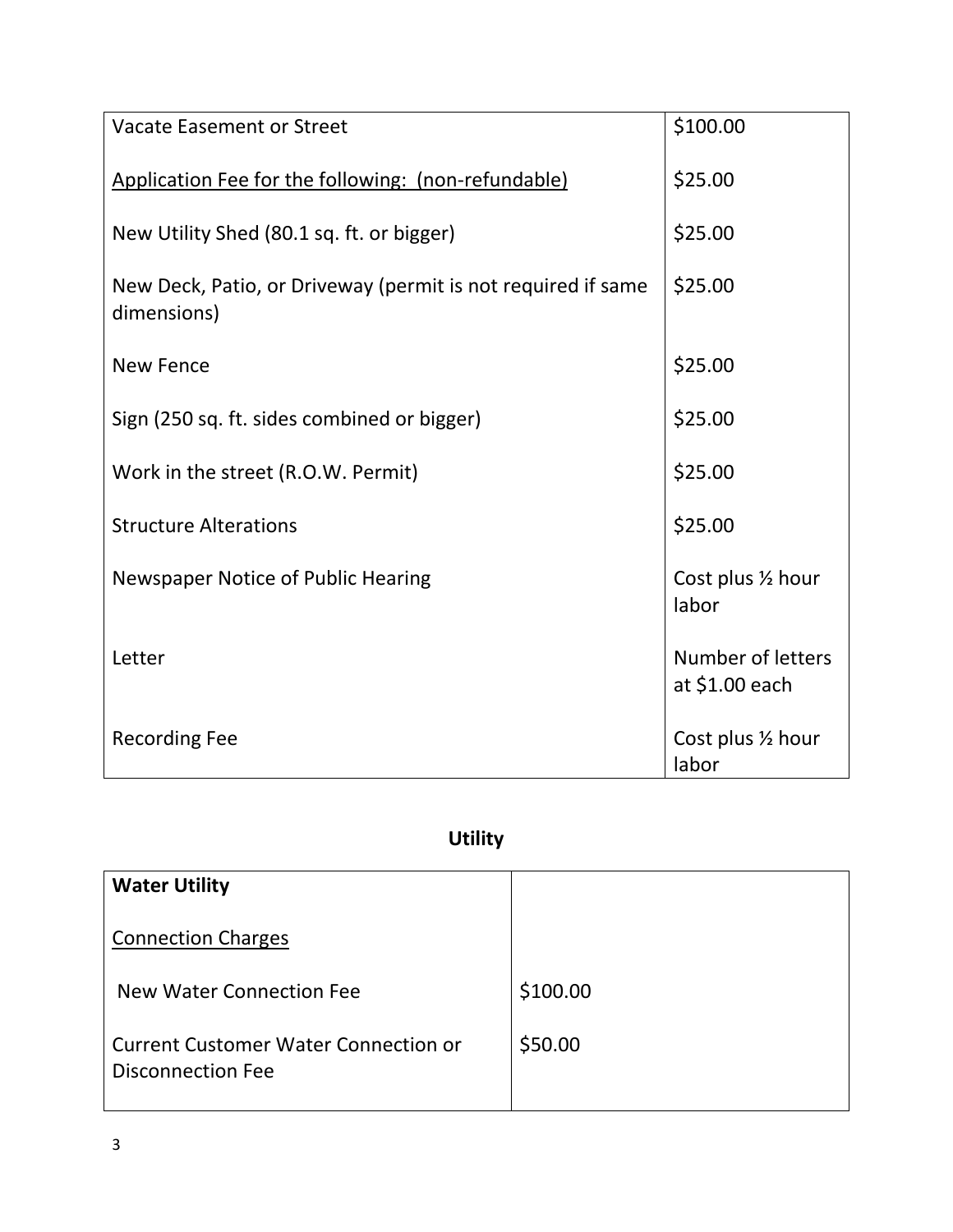| Water meters-No charge for the first meter.<br>The city will replace faulty meters but the<br>property owner is responsible for<br>replacement cost of meter if it is broken<br>due to negligence. Costs of meters are<br>based upon the current market cost. |                                                                                                                         |
|---------------------------------------------------------------------------------------------------------------------------------------------------------------------------------------------------------------------------------------------------------------|-------------------------------------------------------------------------------------------------------------------------|
| <b>Base Charge</b>                                                                                                                                                                                                                                            |                                                                                                                         |
| $5/8 \times 3/4$ " meter or less<br>1''<br>11/4"<br>$1 \frac{1}{2}$<br>2"<br>3''<br>4"                                                                                                                                                                        | $$18.90/m$ onth<br>\$37.80/month<br>\$56.70/month<br>\$75.60/month<br>\$132.30/month<br>\$302.40/moth<br>\$529.20/month |
| Usage Rates (minimum monthly charge is<br>the base charge)                                                                                                                                                                                                    | \$2.50 per \$1,000 gallons                                                                                              |
| <b>Sewer Utility</b>                                                                                                                                                                                                                                          |                                                                                                                         |
| <b>Connection Charges</b>                                                                                                                                                                                                                                     |                                                                                                                         |
| <b>Residential Family (Single Family)</b>                                                                                                                                                                                                                     | \$500.00                                                                                                                |
| Multiple Family Residential (per dwelling<br>unit)                                                                                                                                                                                                            | \$250.00                                                                                                                |
| Churches                                                                                                                                                                                                                                                      | \$400.00                                                                                                                |
| Commercial and Industrial (Domestic Only)<br>• Motels and Laundromats<br><b>.</b> Hospitals and Clinics                                                                                                                                                       | \$500.00<br>\$600.00<br>\$2,500.00                                                                                      |
| Schools                                                                                                                                                                                                                                                       | \$2,500.00                                                                                                              |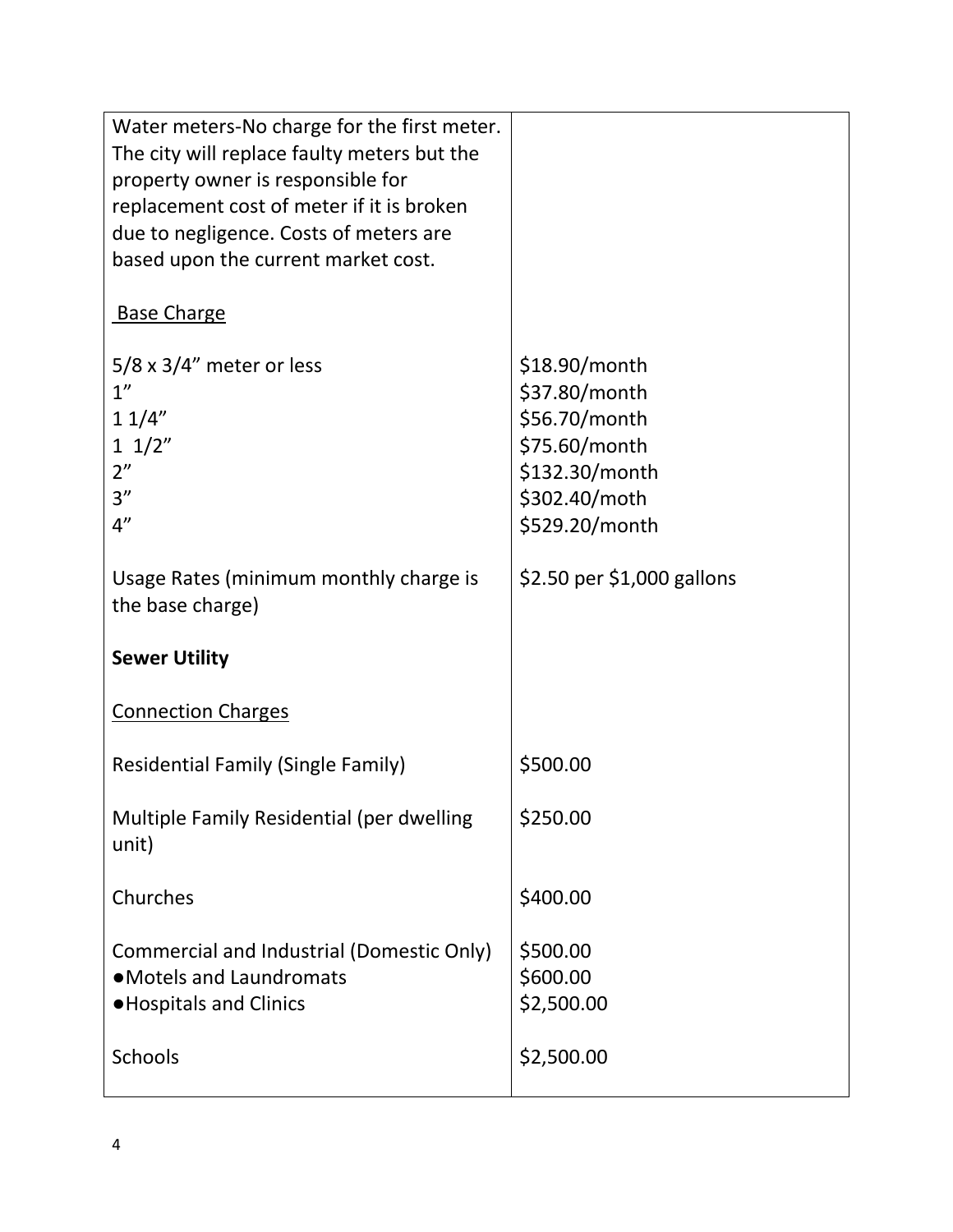| <b>Base Charge</b>                      |                                    |
|-----------------------------------------|------------------------------------|
| $5/8 \times 3/4$ " meter or less        | \$23.90/month                      |
| 1 <sup>''</sup>                         | \$47.80/month                      |
| 11/4"                                   | \$71.70/month                      |
| $1 \frac{1}{2}$                         | \$95.60/month                      |
| 2"                                      | \$167.30/month                     |
| 3''                                     | \$382.40/month                     |
| 4"                                      | \$669.20/month                     |
| <b>Caledonia Haulers</b>                | \$1,103.80/month                   |
|                                         |                                    |
| Usage Rates (minimum monthly charge is  | \$6.40 per 1,000 gallons (based on |
| the base charge)                        | metered water use)                 |
|                                         |                                    |
| <b>Electric</b>                         |                                    |
| <b>Dual Fuel</b>                        | \$4.00                             |
| <b>Base Charge</b>                      | .097/kwh (summer)                  |
| <b>Usage Rate</b>                       | .067/kwh (all other seasons)       |
|                                         |                                    |
|                                         |                                    |
| <b>General Single Phase Residential</b> | \$12.00                            |
| <b>Base Charge</b>                      | .137/kwh (summer)                  |
| <b>Usage Rate</b>                       | .117/kwh (all other seasons)       |
|                                         |                                    |
| <b>Single Phase Commercial</b>          | \$20.00                            |
| <b>Base Charge</b>                      | .128/kwh (summer)                  |
| <b>Usage Rate</b>                       | .108/kwh (all other season)        |
|                                         |                                    |
|                                         |                                    |
| <b>General Three Phase</b>              | \$35.00                            |
| <b>Base Charge</b>                      | .128/kwh (summer)                  |
| <b>Usage Rate</b>                       | .108/kwh (all other seasons)       |
|                                         |                                    |
|                                         |                                    |
|                                         |                                    |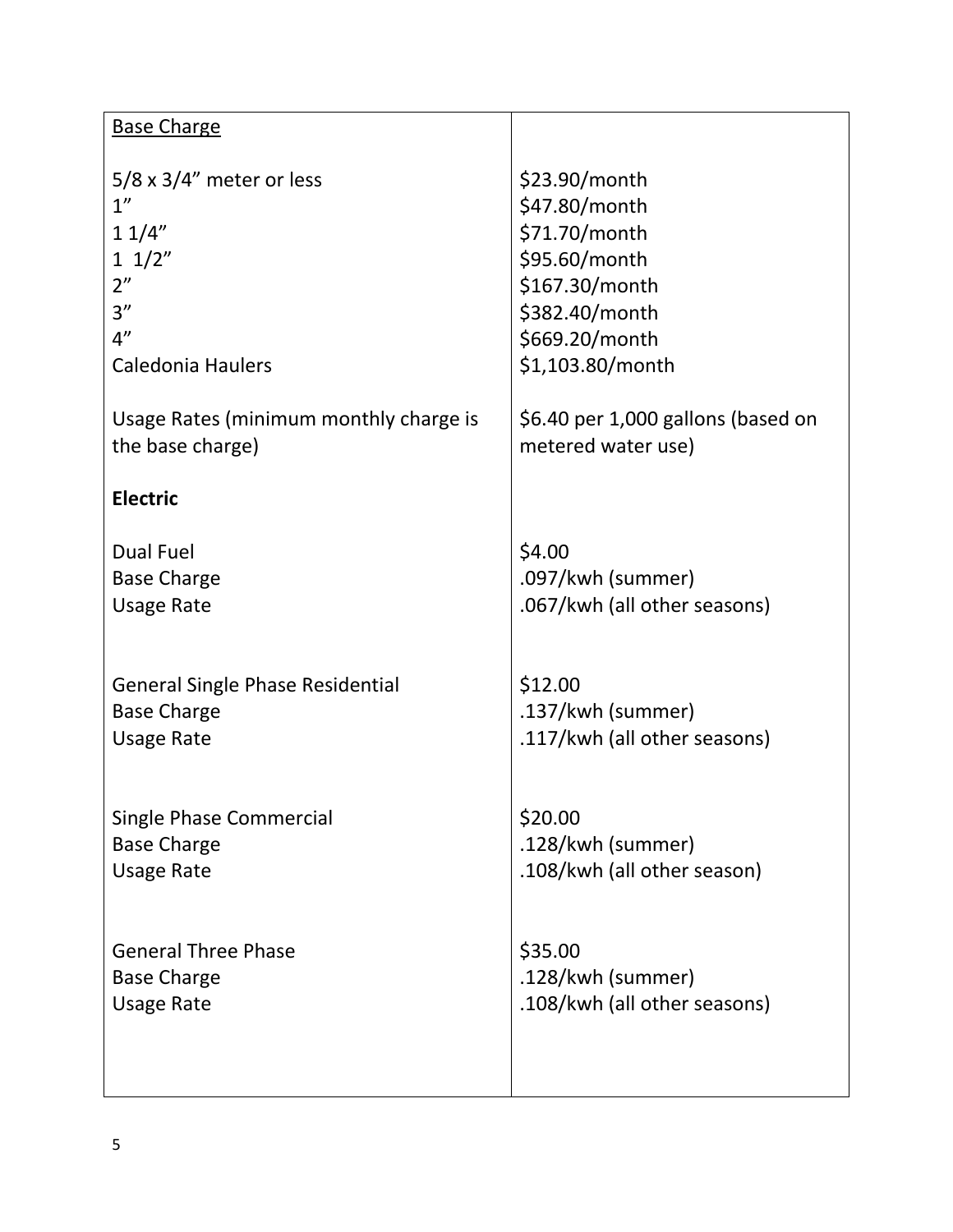| Large Power (Demand)                      | \$60.00                      |
|-------------------------------------------|------------------------------|
| <b>Base Charge</b>                        | \$10.50/kwh                  |
| <b>Demand Charge</b>                      | .078/kwh (summer)            |
| <b>Usage Rate</b>                         | .063/kwh (all other seasons) |
|                                           |                              |
| Large Energy (Sno-Pac Foods)              | \$200.00                     |
| <b>Base Charge</b>                        | \$11.50                      |
| <b>Demand Charge</b>                      | .078/kwh (summer)            |
| Usage (minimum monthly charge is the      | .063/kwh (all other seasons) |
| base charge)                              |                              |
|                                           |                              |
| Monthly Grid Access Charge (Solar Panels) |                              |
| <b>Base Charge</b>                        |                              |
| <b>DER 3.0</b>                            | \$2.00                       |
| <b>DER 3.5</b>                            | \$4.00                       |
| <b>DER 4.0</b>                            | \$6.00                       |
| <b>DER 4.5</b>                            | \$8.00                       |
| <b>DER 5.0</b>                            | \$10.00                      |
| <b>DER 5.5</b>                            | \$12.00                      |
| <b>DER 6.0</b>                            | \$14.00                      |
| <b>DER 6.5</b>                            | \$16.00                      |
| <b>DER 7.0</b>                            | \$18.00                      |
| <b>DER 7.5</b>                            | \$20.00                      |
| DER 8.0-39.9                              | \$22.00                      |

# **Tree and Brush Drop-Off Site**

| Pick-Up or Equivalent Small Trailer | \$5.00 per load     |
|-------------------------------------|---------------------|
| Larger Trailer                      | $$10.00$ per load   |
| Large Commercial Truck              | \$40.00 per load    |
| Unlimited Use During Normal Hours   | \$1,500.00 per year |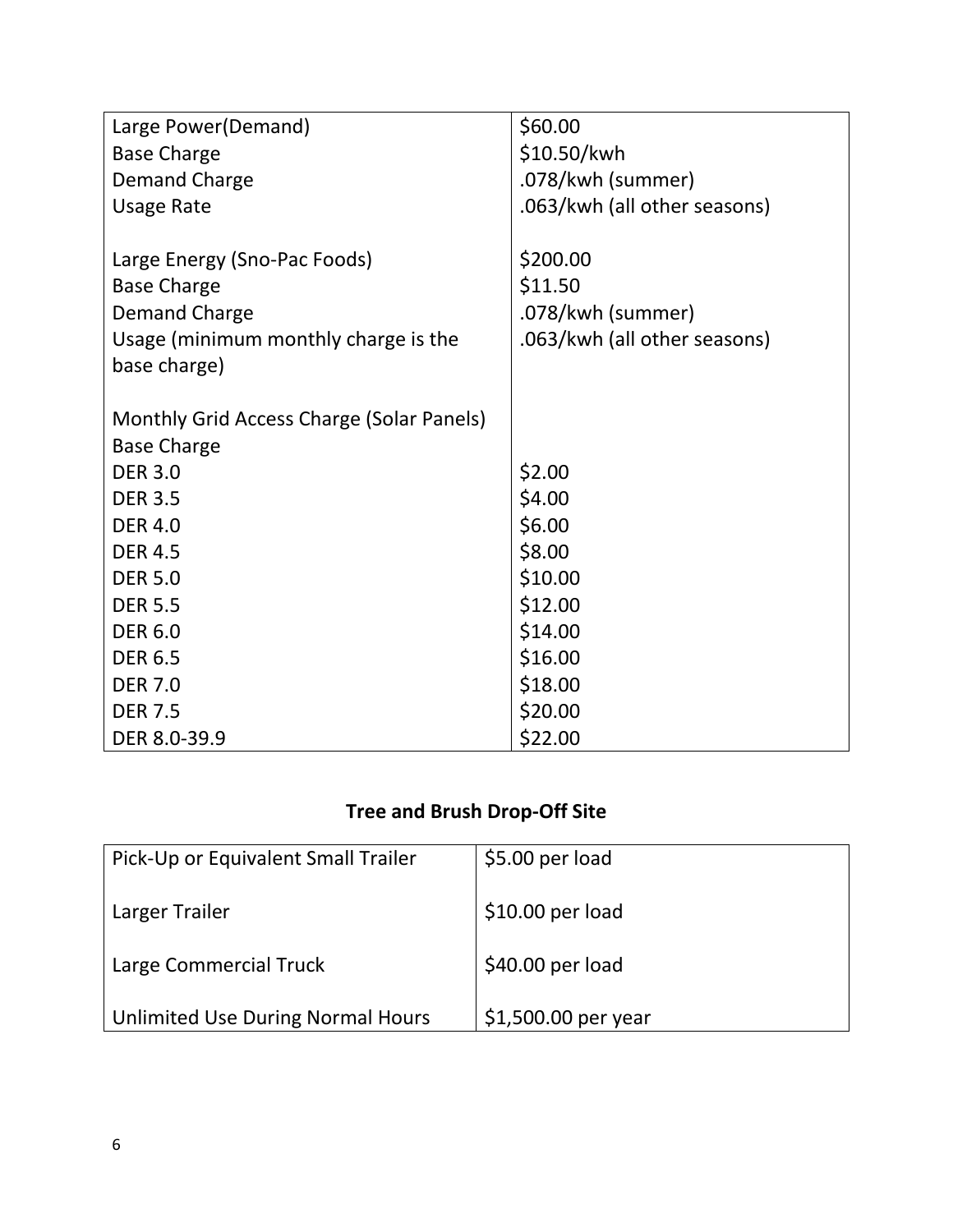# **Aquatic Center**

| Pool 1:00pm-5:00pm            | \$3.00   |
|-------------------------------|----------|
|                               |          |
| Pool 7:00pm-9:00pm            | \$2.00   |
|                               |          |
| Early Bird 6:30am-8:00am      | \$2.00   |
|                               |          |
| Adult Swim 5:30pm-7:00pm      | \$2.00   |
|                               |          |
| <b>Individual Season Pass</b> | \$60.00  |
| <b>Family Season Pass</b>     | \$125.00 |
|                               |          |
| <b>Private Pool Parties</b>   |          |
|                               |          |
| 2 hours (up to 40 people)     | \$200.00 |
| 2 hours (up to 100 people)    | \$300.00 |
| 3 hours (up to 40 people)     | \$300.00 |
| 3 hours (up to 100 people)    | \$400.00 |
|                               |          |
| <b>Swimming Lessons</b>       |          |
|                               |          |
| Level 1 (recommended ages 5+) | \$25.00  |
| Private level 1               | \$50.00  |
|                               |          |
| Level 2-6                     | \$40.00  |
|                               |          |
| Private Level 2-6             | \$60.00  |

#### **Park and Recreation**

| Youth Baseball and Softball (age 10-14)   \$55.00 |        |
|---------------------------------------------------|--------|
| Youth Baseball and Softball (age 9 and<br>under)  | S55.00 |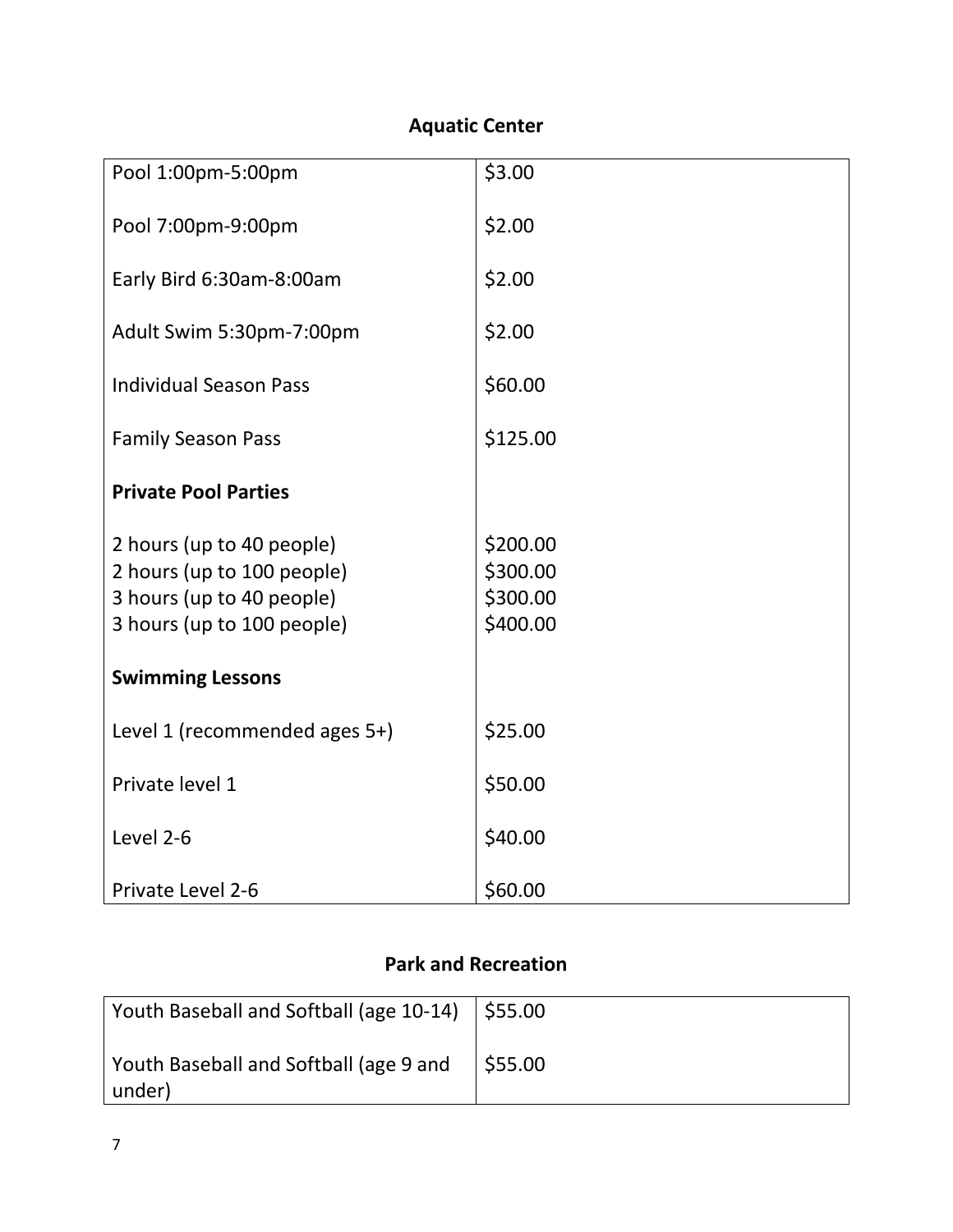#### **Auditorium**

| Gymnasium                                                         |                  |
|-------------------------------------------------------------------|------------------|
| For-Profit/Commercial Purposes                                    | \$20.00 per hour |
| Non-Profit Groups, Adult<br><b>Recreation/Government Meetings</b> | \$10.00 per hour |
| <b>Youth Organizations, School</b><br>Games/Practices, Walkers    | Free of Charge   |
| <b>Dining Hall and Kitchen</b>                                    |                  |
| For-Profit/Commercial Purposes                                    | \$15.00 per hour |
| Non-Profit Groups, Adult<br><b>Recreation/Government Meetings</b> | \$10.00 per hour |
| <b>Youth Organizations, School</b><br>Games/Practices, Walkers    | Free of Charge   |
| <b>Entire Facility Rental</b>                                     |                  |
| For-Profit/Commercial Purposes                                    | \$30.00          |
| Non-Profit Groups, Adult<br><b>Recreation/Government Meetings</b> | \$15.00          |
|                                                                   |                  |

# **Shelters/Parks**

| American Legion Shelter                                                       | \$42.75 (tax included) all-day event |
|-------------------------------------------------------------------------------|--------------------------------------|
| All City Park Shelters (Gazebo, North<br>and South Parks, Veteran's Memorial) | Free of Charge                       |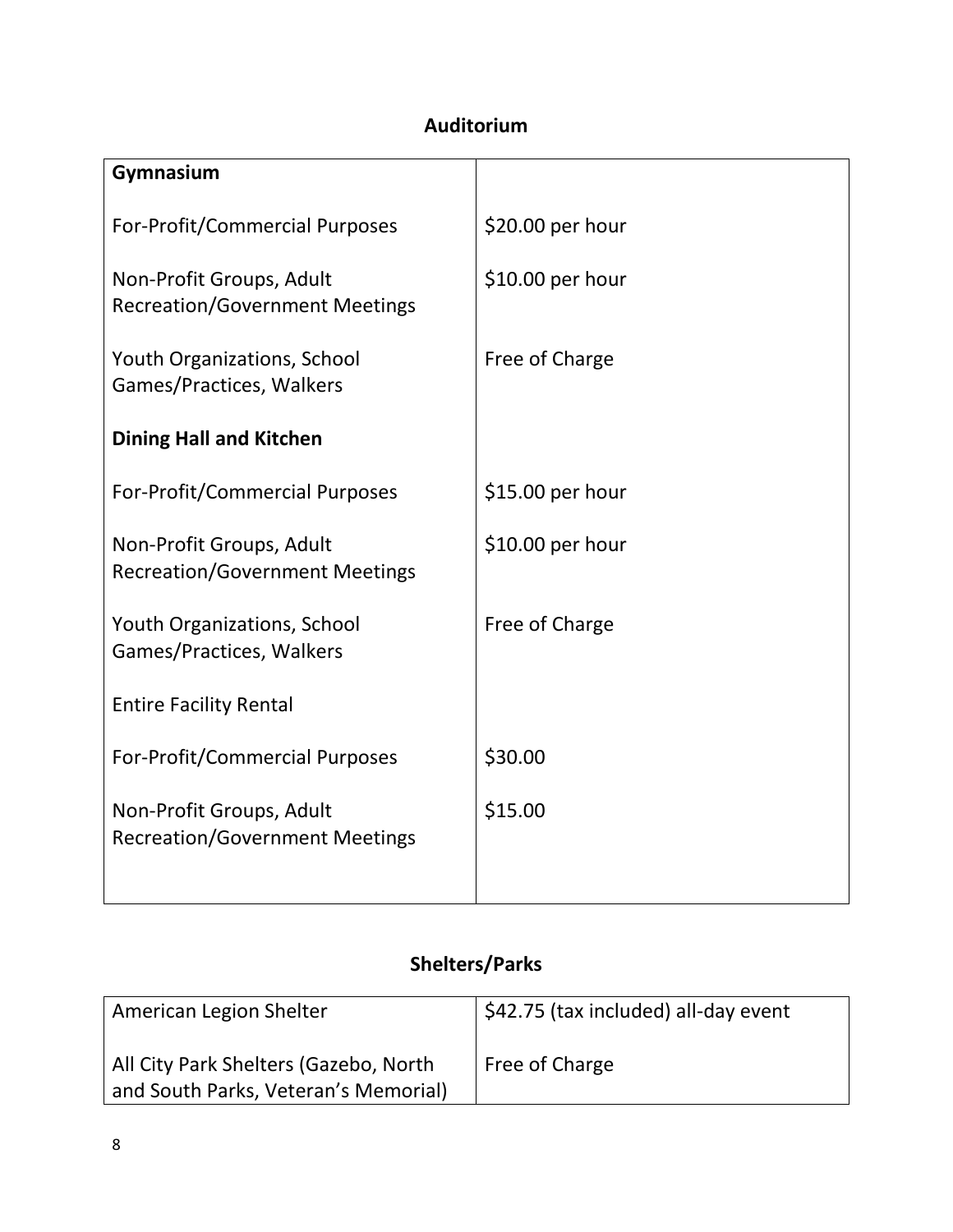#### **ATV License**

Recreational Vehicle Application and Permit  $\vert$  \$25.00

#### **Animal License**

| Animal License Renewal Fee | \$10.00<br>(\$2.00 discount for altered/spayed dog<br>or cat)                                    |
|----------------------------|--------------------------------------------------------------------------------------------------|
| New Animal License Fee     | \$10.00<br>(\$2.00 discount for altered/spayed dog<br>or cat)                                    |
| Late Fee                   | \$2.00 (license due January $1st$ every<br>calendar year and assessed every<br>month thereafter) |

# **Caledonia Ambulance Training Department**

| <b>American Heart Association Courses:</b>        | Note: Course prices vary for<br>some topics based on the<br>number of class participants. |
|---------------------------------------------------|-------------------------------------------------------------------------------------------|
| <b>BLS (Basic Life Support) CPR</b>               | \$55.00-\$65.00                                                                           |
| <b>Heartsaver First Aid Classes</b>               | \$55.00-\$65.00                                                                           |
| <b>CPR and First Aid Pediatrics (Combo Class)</b> | \$85.00                                                                                   |